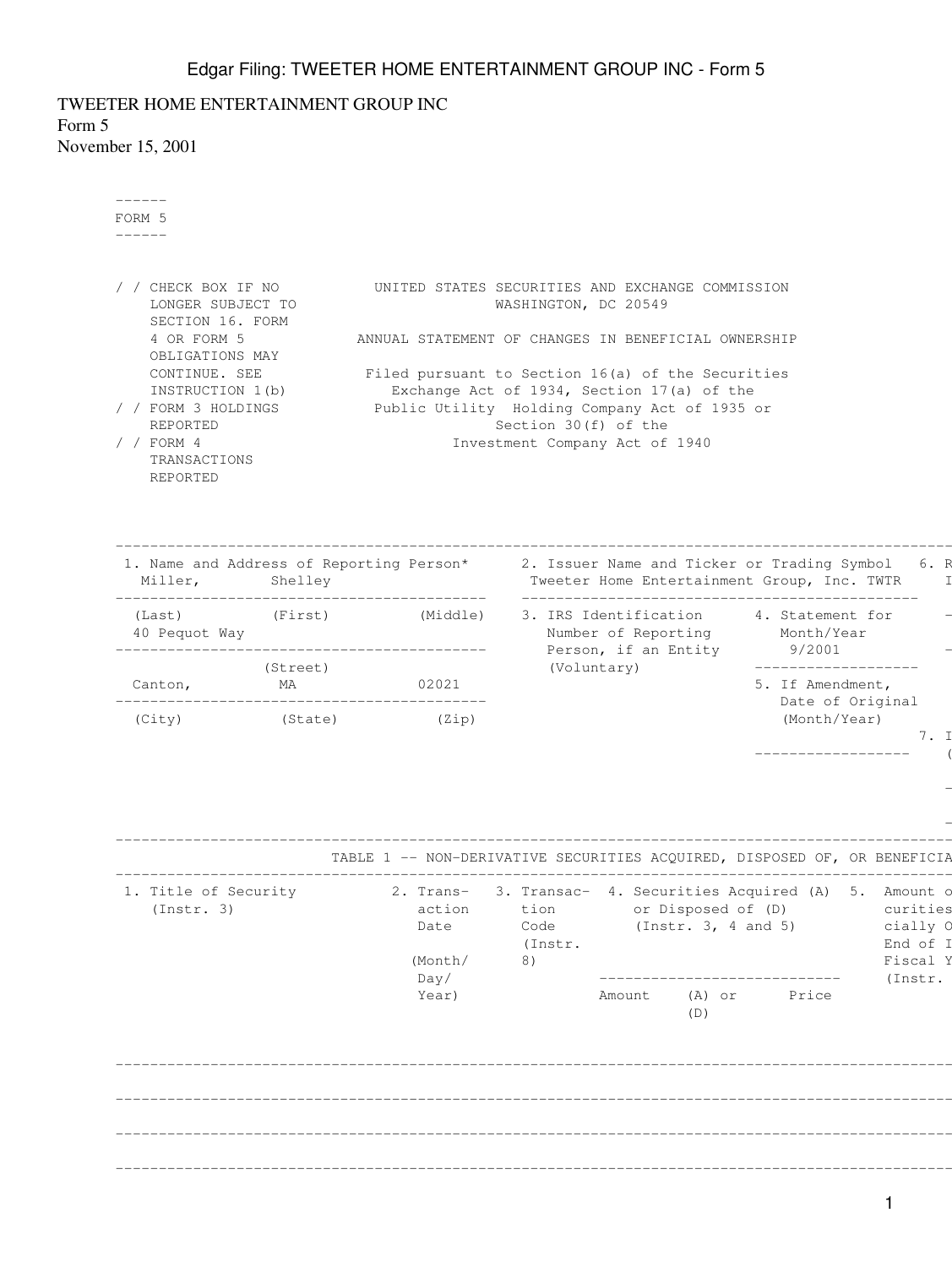| *If the form is filed by more than one Reporting Person, see Instruction $4(b)(v)$ . |  |
|--------------------------------------------------------------------------------------|--|

Potential persons who are to respon<br>contained in this form are not requ displays a currently valid OMB cont

| FORM 5 (CONTINUED) |  |  |  | TABLE II -- DERIVATIVE SECURITIES ACOUIRED, DISPOSED OF, OR BENEFICIALL |  |  |  |
|--------------------|--|--|--|-------------------------------------------------------------------------|--|--|--|
|                    |  |  |  | (E.G., PUTS, CALLS, WARRANTS, OPTIONS, CONVERTIBLE SECURITIES)          |  |  |  |

| 1. Title of Derivative<br>Security<br>(Instr. 3) | 2. Conver-<br>sion or<br>Exercise<br>Price of<br>Deriv-<br>ative<br>Security | 3. Trans- 4. Trans-<br>action<br>Date<br>(Month/ (Instr.<br>Day/<br>Year) | action<br>Code<br>8) |     | Derivative<br>Securities<br>Acquired (A)<br>$\circ f$ (D)<br>(Instr. 3, | Date<br>or Disposed (Month/Day/<br>Year)       | 5. Number of 6. Date Exer- 7.<br>cisable and<br>Expiration |  |
|--------------------------------------------------|------------------------------------------------------------------------------|---------------------------------------------------------------------------|----------------------|-----|-------------------------------------------------------------------------|------------------------------------------------|------------------------------------------------------------|--|
|                                                  |                                                                              |                                                                           |                      | (A) | $4,$ and $5)$<br>_____________                                          | Date Expira-<br>Exer- tion<br>(D) cisable Date | __________________                                         |  |
| OPTION                                           |                                                                              | $12.97$ $9/27/01$ $J(1)$                                                  |                      |     |                                                                         | 18,000 9/27/02 9/27/07                         |                                                            |  |
|                                                  |                                                                              |                                                                           |                      |     |                                                                         |                                                |                                                            |  |
|                                                  |                                                                              |                                                                           |                      |     |                                                                         |                                                |                                                            |  |
|                                                  |                                                                              |                                                                           |                      |     |                                                                         |                                                |                                                            |  |
|                                                  |                                                                              |                                                                           |                      |     |                                                                         |                                                |                                                            |  |
|                                                  |                                                                              |                                                                           |                      |     |                                                                         |                                                |                                                            |  |
|                                                  |                                                                              |                                                                           |                      |     |                                                                         |                                                |                                                            |  |
|                                                  |                                                                              |                                                                           |                      |     |                                                                         |                                                |                                                            |  |
| 1. Title of Derivative                           | 9. Number of                                                                 |                                                                           | 10. Ownership        |     |                                                                         | 11. Nature of                                  |                                                            |  |